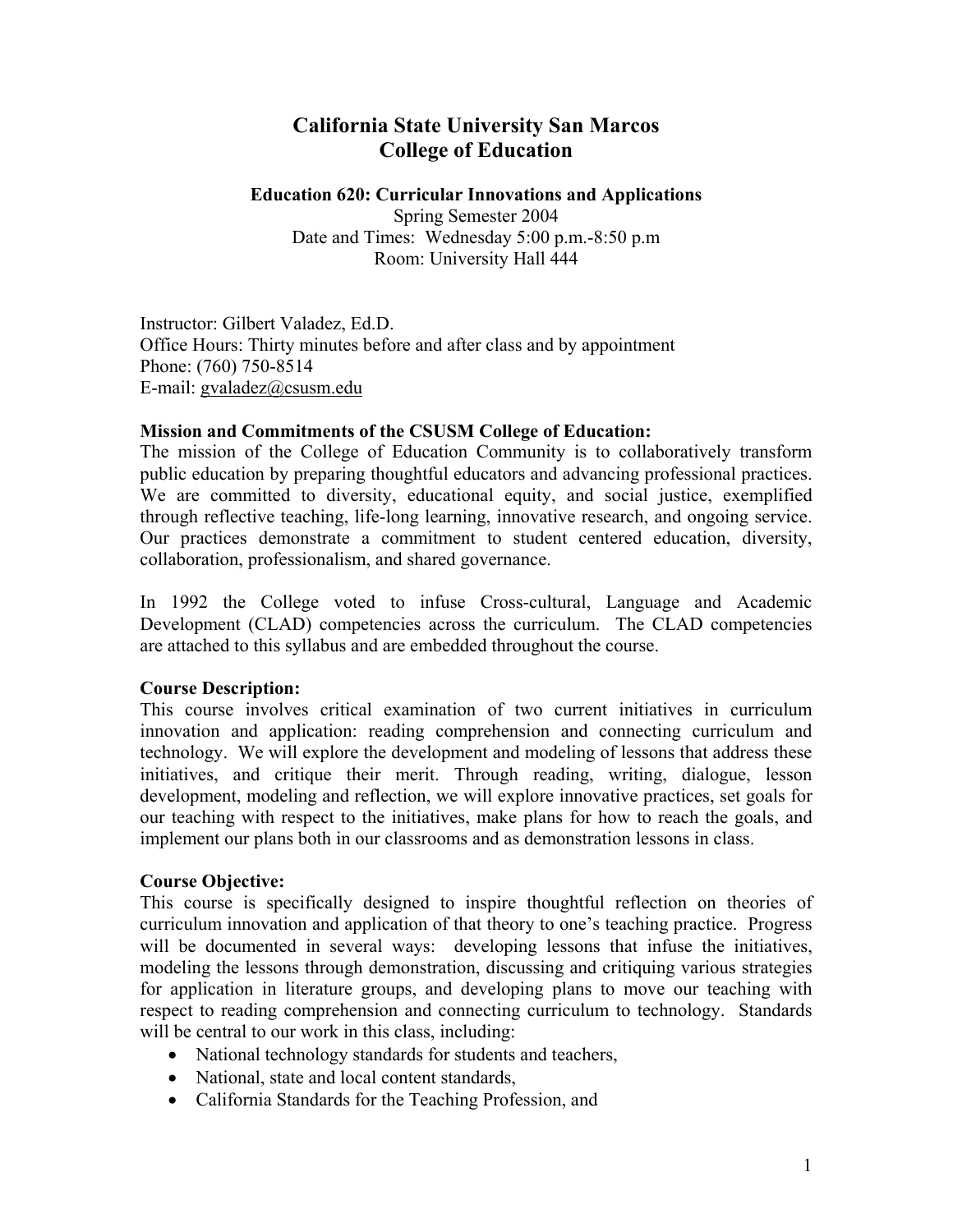• National Board for Professional Teaching Standards.

# **Required Texts:**

Harvey, S. & Goudvis, A. (2000). *Strategies that work: Teaching comprehension to enhance understanding*, York, ME: Stenhouse Publishing. (Grades K-6)

### **Recommended Reading:**

In order to stay updated regarding educational issues that impact teaching and learning, you are urged to read current publications in the field. Some examples include: *Educational Leadership, Language Arts, Science and Children, Democracy & Education, Phi Delta Kappan,* and *Rethinking Schools.* These and similar publications will be very helpful as you complete the assignments for this course.

# **Attendance Policy:**

Due to the interactive nature of courses in the College and the value we place on the contributions of every student, you are expected to prepare for, attend and participate in all classes. For extenuating circumstances contact the instructor before you miss class and make arrangements to make up what you have missed. Failure to do so may negatively impact your grade.

# **Accommodations for Disabilities:**

Discuss your needs for limited accommodation with the instructor within the first week of the semester. Students requiring substantial accommodations need to contact Disabled Student Services in order to make the necessary arrangements. Located in Craven Hall, Room 5025A, or reached by phone at (760) 750-4905 or (760) 750-4909 (TDD users).

#### **Plagiarism:**

All work completed for this class must be of your own design. When relying on supporting documents authored or created by others, cite them clearly and completely using American Psychological Association (APA) style format (APAStyle.org). Failure to credit others and create original work of your own may result in a failing grade.

#### **Assignments**

# **Chapter Reports, Lesson Modeling and Reflection**

Every student in this class will be assigned to a work group whose task it is to teach the information from two chapters of our required text. This assignment is divided into three sections. For Section One your group will outline the major points of the chapters assigned. Please provide the group with a handout, etc. For Section Two your group will model for the class a strategy or strategies from the chapters assigned. How you develop this section is entirely up to your group. Remember that active involvement on the part of the students will increase your presentation's effectiveness. Finally, for Section Three each member of your group will write a two page reflection for the instructors describing the highlights of your presentation, challenges you faced, areas for improvement, etc. This reflection is usually due the week after your presentation (refer to schedule).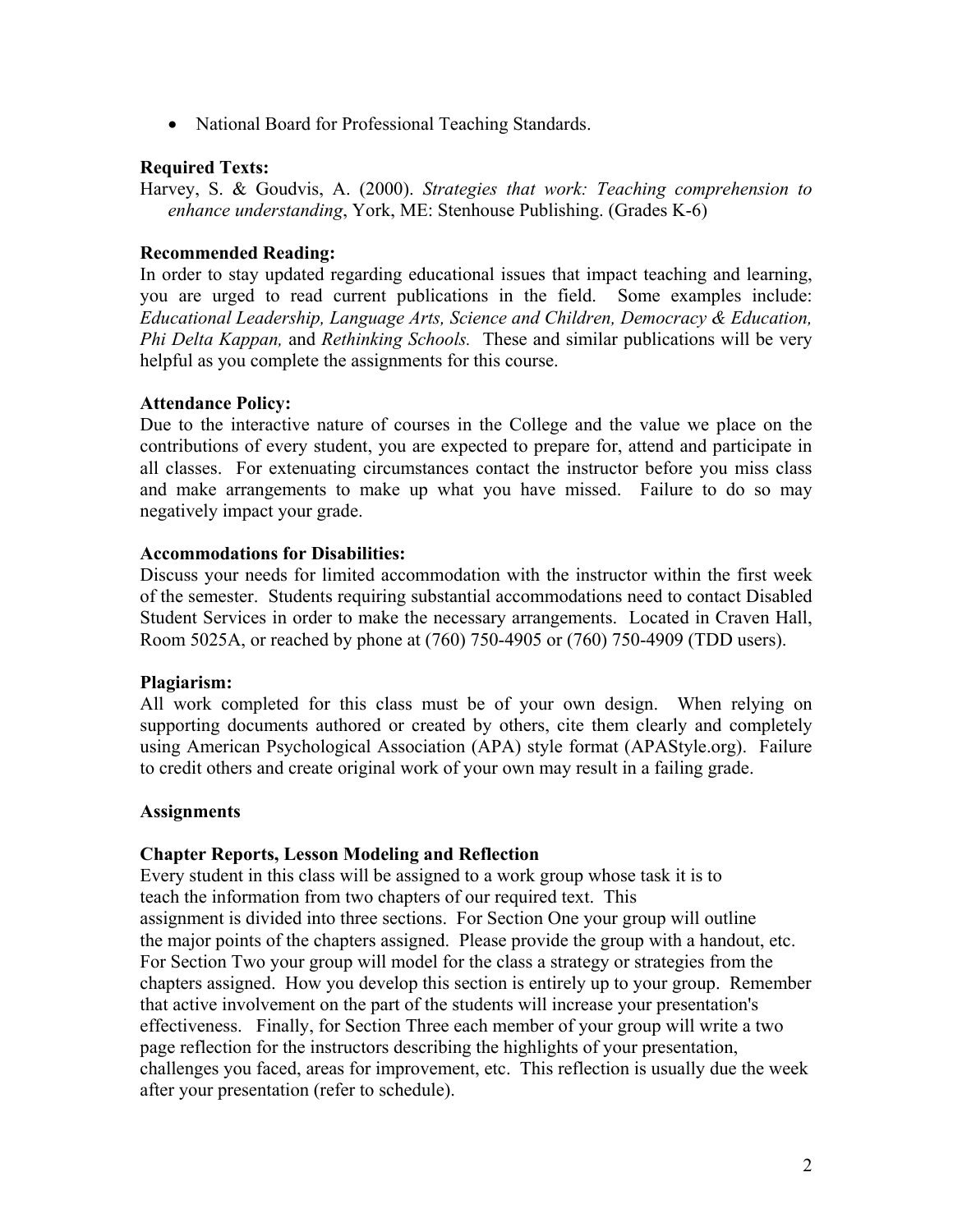# **Chronicle Groups**

For eight of our class sessions we will create a chronicle of our seminar experience. Each week one work group will be responsible for taking notes, drawing, taking photos, etc. in an effort to record what we do in our time together. Each group will then create their chronicle to be reported back to the group the following week. The chronicle group will also submit a final document to be added to a large binder. The main purpose of our chronicle is one of assessment. By maintaining a record of our experience we will be better able to assess what we learned and how we arrive to our understandings together.

The spirit of this exercise should be playful and serious. Feel free to be creative in the way you chronicle your learning experience. You can, for example, use art, graphic organizers, photos, poems, puzzles, and game to chronicle your experiences. Remember the chronicle is your own and, as such, can reflect your passions and interests. In other words, have fun.

# **Current Event Groups**

For eight of our class sessions a group of students will report briefly to the class a current event related to curricular innovation. The articles can cover any subject area or grade level. Each member of the group will provide one artifact to be reported to the group. You can obtain your articles from educational journals, magazines, local newspapers, and the Internet. You do not have to write a report for this assignment. Please provide the professor with a copy of your article with your name printed or typed on it for purposes of grading.

#### **Group Annotated Bibliography**

Each student in class will write two bibliographic entries for a group annotated bibliography. The two entries must focus upon an innovation related to educational technology. Entries must be typed (Times New Roman, Font 12) on two separate sheets of paper. You will need to make a copy of each entry for each student in class. On the last day of class we will collate and staple all entries submitted to create and distribute an annotated bibliography for each student.

#### **Public Service Announcement Technology Infusion**

Small groups will work together to create a 3-5 minute PSA video using I Movie. There will be several technology requirements that must be included for a passing grade. These components include but are not limited to: downloading images from the Internet, using digital video and uploading DV into I Movie, scanning and editing photos, using I movie as an editing tool to create the PSA. Topics must be pertinent to today's issues and creativity is strongly encouraged. There will be class time to instruct on the process, but access to a Mac computer outside of class will be necessary. A written lesson plan using the technology described and based on state standards will be required at the end of the semester with the video. A tentative timeline follows:

1) Download/scan photos Week 2

ACTIVITYTIMELINE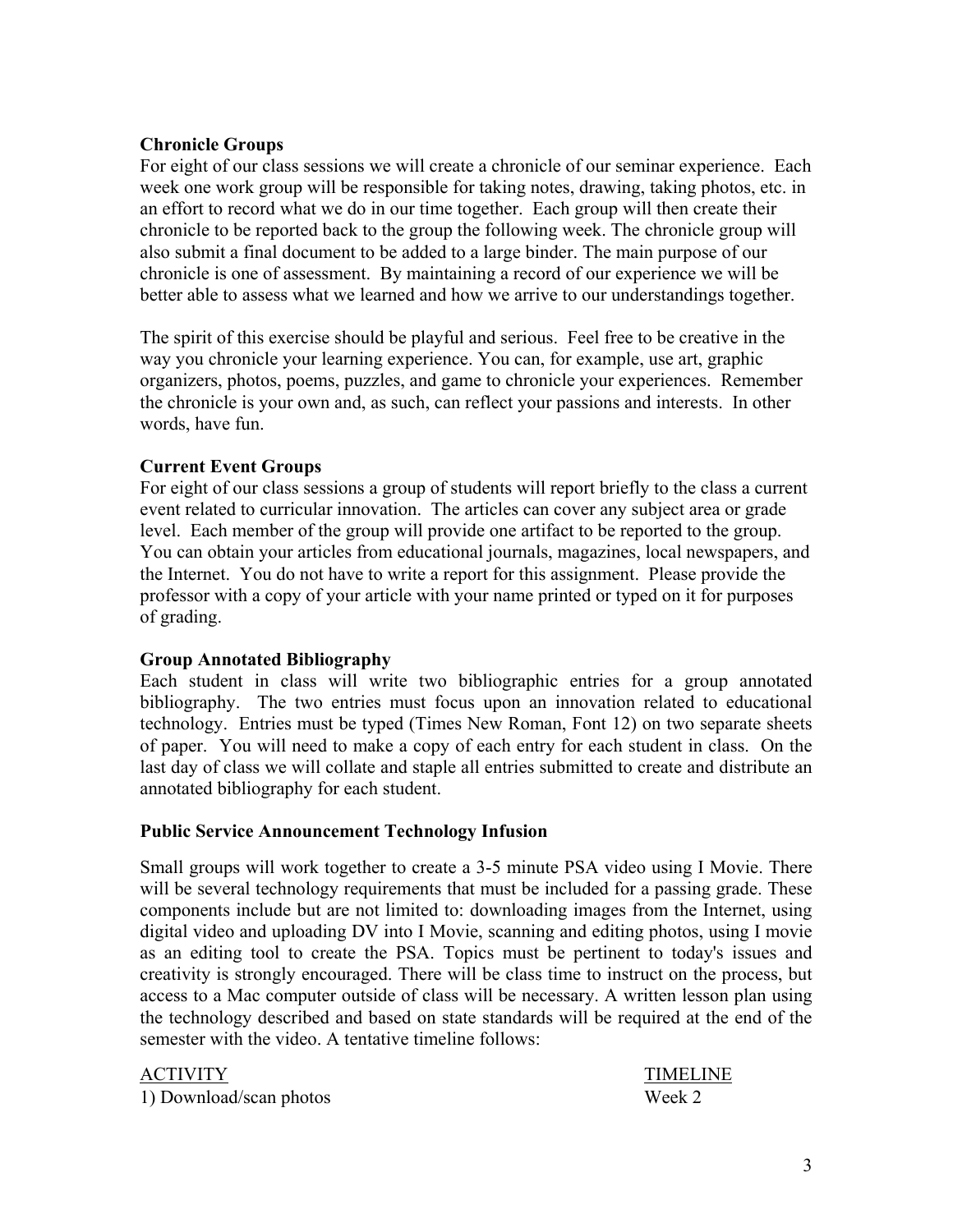| 2) Interview expert written/videotape | Weeks3-4 |
|---------------------------------------|----------|
| 3) Video editing using I movie        | Week 8   |
| 5) Video duplication                  | Week 10  |

**Assignments are due when noted even if you are absent from class. All assignments should be thoughtfully completed, high quality, edited, proofed and word processed. Remember to cite all information obtained from others** 

# **Grading Scale**

| <b>Assignment</b>                                                                       | <b>Points</b>                       |
|-----------------------------------------------------------------------------------------|-------------------------------------|
| Chapter Reports (30 points total):                                                      |                                     |
| Summary of Chapter Content<br>Modeling of Teaching Strategy<br>Reflection of Experience | $10$ pts.<br>$10$ pts.<br>$10$ pts. |
| Chronicle Group                                                                         | 15 pts.                             |
| <b>Current Events Presentation</b>                                                      | 5 pts.                              |
| Group Annotated Bibliography                                                            | 5 pts                               |
| Participation                                                                           | 15 pts.                             |
| Public Service Announcement (30 points total):                                          |                                     |
| <b>Public Service Announcement project</b><br>Presentation                              | $20$ pts.<br>$10$ pts.              |
| Point Total                                                                             | $100$ pts.                          |